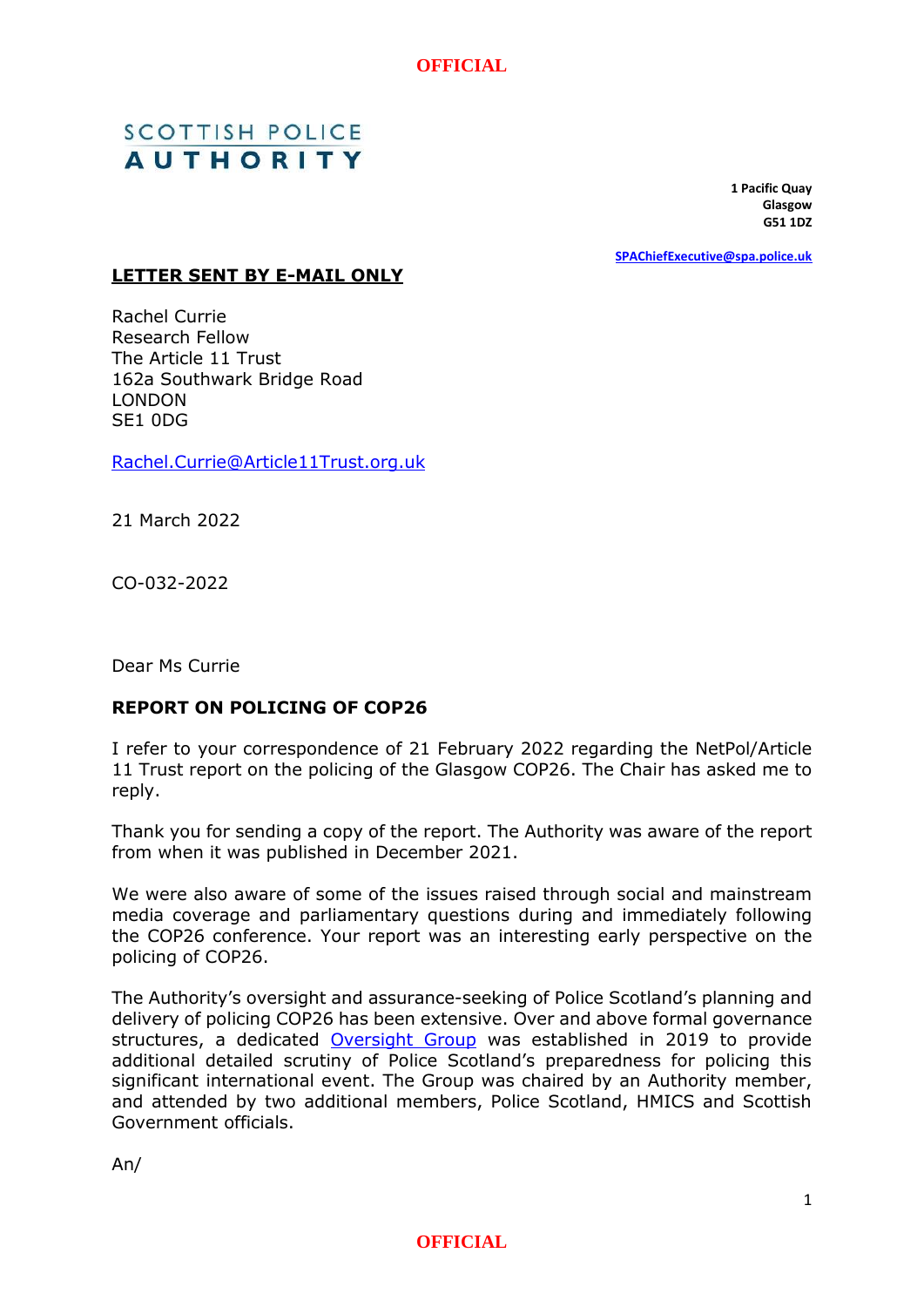#### **OFFICIAL**

An Independent Advisory Group (IAG) was also established, chaired by John Scott QC to offer further focused public oversight and assurance around the planning and delivery of the event with a focus on human rights and facilitating protests. The IAG's membership consisted of a range of external bodies and organisations such as Amnesty International, Friends of the Earth and the Children's Commissioner. The group has, as reported to the Authority and our Oversight Group, considered some of the concerns in your report.

You refer to the early reflections reported to the Authority's meeting in late November 2021 from Police Scotland, John Scott QC on behalf of the IAG and representatives of Glasgow City Council. These initial reflections added assurance to the Board around the evidence given by Police Scotland and other commentators that the policing of the event was largely a success. The touchstones of critical importance were around the data on outcomes. There was no violence, disorder, damage or injury at any substantial level recorded. There were remarkably low levels of arrests and complaints compared to anticipated levels taken from the experience of other police services at recent such large scale, international conferences.

For further assurance we sought the views of the people of Glasgow via [independent public polling](https://www.spa.police.uk/news/glaswegians-show-support-for-police-scotland-s-policing-approach-to-cop26/) after COP26 had ended. This was a further layer of assurance from Glaswegians giving clear evidence of support for Police Scotland's approach to policing their city.

Most recently, the Authority's Complaints and Conduct Committee met on 2 March and considered a [report on the number, nature and status of complaint and](https://www.spa.police.uk/spa-media/3tndej0e/rep-c-20222102-item-7-operation-urram-closure-report-spa-ccc-march-2022-doc.pdf)  [conduct matters](https://www.spa.police.uk/spa-media/3tndej0e/rep-c-20222102-item-7-operation-urram-closure-report-spa-ccc-march-2022-doc.pdf) received during and in respect of policing of COP26. You can read that report on the Authority's website. If there is any individual who NetPol/Article 11 Trust have engaged with to inform their report who has not already raised their concerns formally, we would strongly encourage them to do so to ensure appropriate recording and consideration of the issues. You can direct anyone who has yet to raise a complaint to Police Scotland's website: [Make a formal complaint](https://www.scotland.police.uk/about-us/how-we-do-it/complaints/make-a-formal-complaint/)  - [Police Scotland.](https://www.scotland.police.uk/about-us/how-we-do-it/complaints/make-a-formal-complaint/)

Each of the above sources have informed the Authority's position to date - that overall the policing approach was proportionate, fair, positive and balanced carefully the rights of individuals to protest with the need to maintain the safety and wellbeing of citizens and communities. Indeed, this position has been widely recognised, attracting national and international interest and positive comment.

Of course there is always leaning from such enormous events and this was acknowledged by the Chief Constable publicly in November. The Authority and Police Scotland recognise the value and benefit of reflection and learning to improve the approach for future global events. This work continues through the Authority's COP26 Oversight Group and reporting to public sessions of the full Authority. The IAG chaired by John Scott QC will also report independently on the policing approach to the event in the coming months.